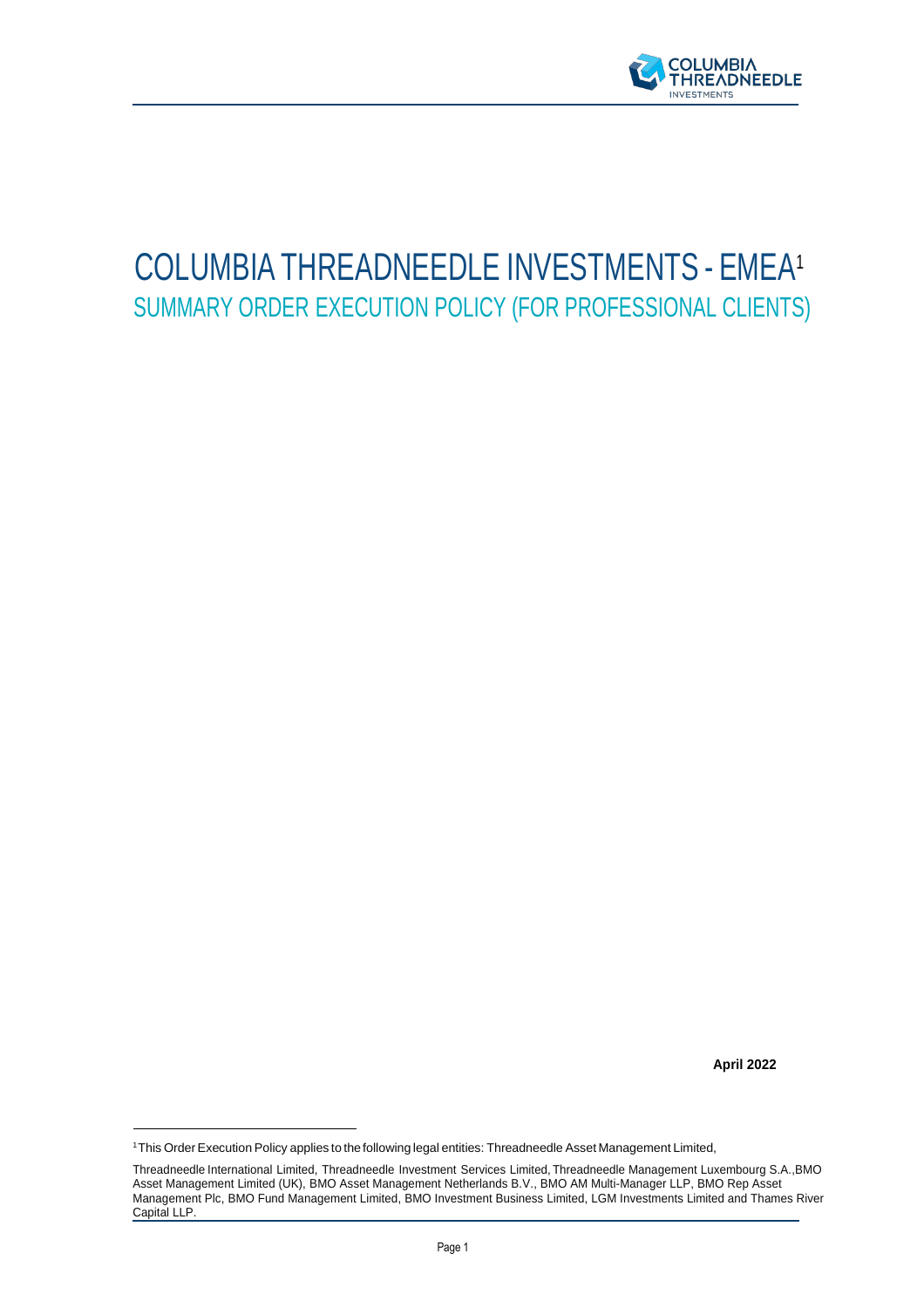

## **Contents**

| $\mathbf{1}$ . |  |
|----------------|--|
| 1.1.           |  |
| 1.2.           |  |
| 1.3.           |  |
| 1.4            |  |
| 1.5            |  |
| 1.6            |  |
| 2.             |  |
| 2.1            |  |
| 2.2.           |  |
| 2.3.           |  |
| 24             |  |
| 2.5.           |  |
| 2.6.           |  |
| 2.7.           |  |
| 2.8            |  |
| 2.9            |  |
| 3.             |  |
|                |  |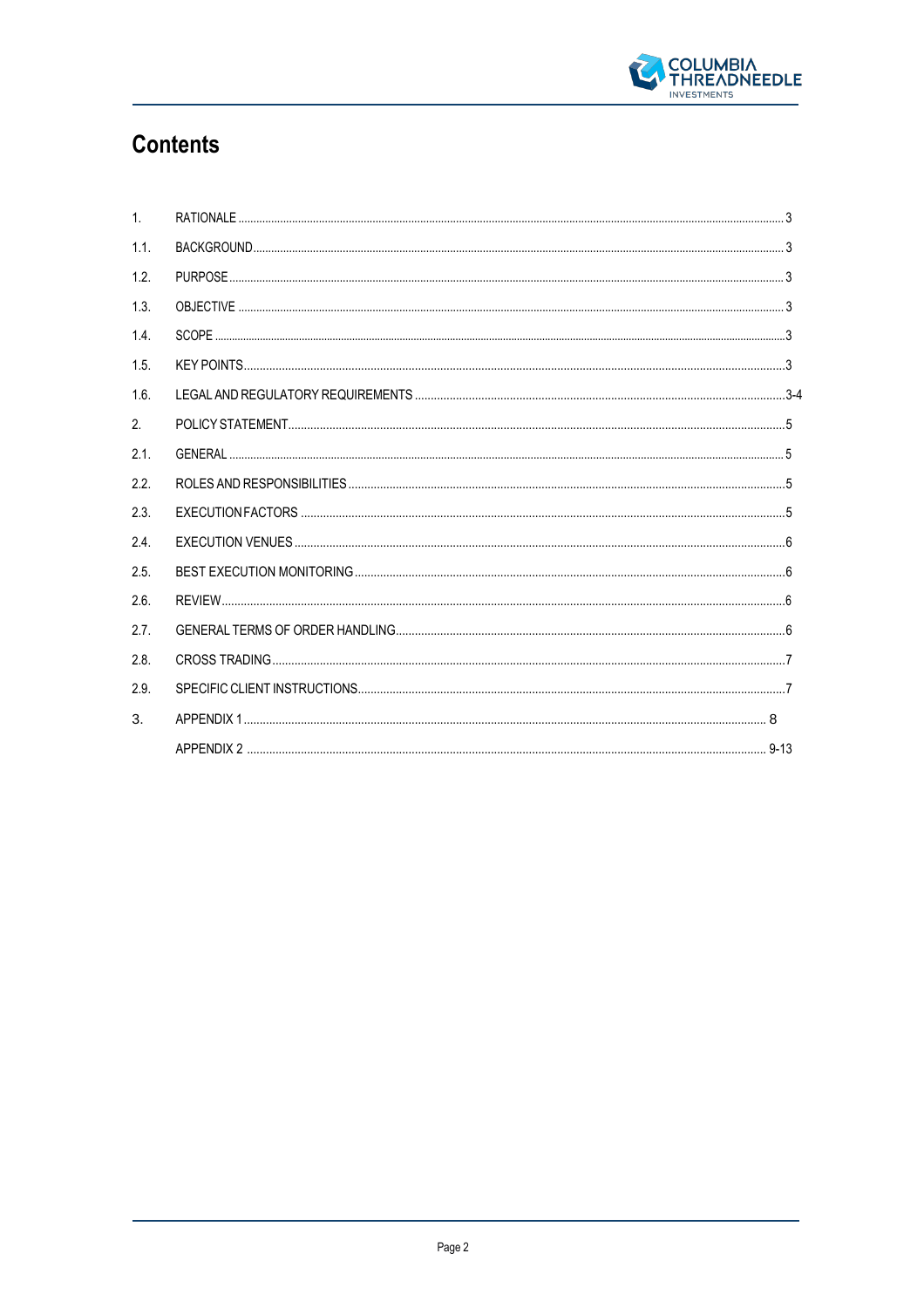

### <span id="page-2-0"></span>**1. RATIONALE**

#### <span id="page-2-1"></span>**1.1. BACKGROUND**

In accordance with the Markets in Financial Instruments (Amendment) (EU Exit) Regulations 2018 (SI 2018/1403) following the UK's withdrawal from the European Union ("EU") ("Brexit"), insofar as this applies to relevant legal entities authorised and regulated in the UK, or as otherwise still remaining applicable in accordance with the EUMarkets in Financial Instrument Amending Directive (2014/65/EU) ("**MiFID II"**), which came into effect on 3 January 2018, Columbia Threadneedle Investments - EMEA<sup>1</sup> ("Columbia Threadneedle") is required to put in place an Order Execution Policy ("Policy") and to take all sufficient steps to obtain the best possible result (or "best execution") on behalf of its clients, either when executing client orders or receiving and transmitting orders for execution.

#### <span id="page-2-2"></span>**1.2. PURPOSE**

The purpose of this Policy is to set out how and where Columbia Threadneedle will achieve best execution.

<span id="page-2-3"></span>**1.3. OBJECTIVE**

The objective of this Policy is to set out Columbia Threadneedle's requirements with regards to best execution across various asset classes.

#### <span id="page-2-4"></span>**1.4. SCOPE**

This Policy is applicable to Front Office staff.

This Policy only applies to Professional Clients when Columbia Threadneedle is dealing in Financial Instruments (as defined in the FCA rules and consistent with the provisions of MiFID II) and either:

i. receives and transmits client orders and/or ii. executes orders on a client's behalf.

#### <span id="page-2-5"></span>**1.5. KEYPOINTS**

This Policy sets out:

- Duty of best execution owed to professional clients
- **Best execution factors**
- **Execution venues**
- Client instructions
- Details relating to each asset class are contained separately within annexes
- Details of the execution venues are included in the separate asset class annexes

#### <span id="page-2-6"></span>**1.6. LEGALANDREGULATORYREQUIREMENTS**

**EU Markets in Financial Instrument Amending Directive (2014/65/EU) (MiFID II) (15 May 2014):** Columbia Threadneedle is required to put in place an Order Execution Policy ("Policy") and take all sufficient steps to obtain, when executing orders, the best possible result for their clients taking into account price, costs, speed, likelihood of execution and settlement, size, nature or any other consideration relevant to the execution of the order.

**Markets in Financial Instruments (Amendment) (EU Exit) Regulations 2018 (SI 2018/1403)**, which were made on 19 December 2018, the purpose of which is to ensure that the regulatory regime established by the MiFID II Directive (2014/65/EU) and the Markets in Financial Instruments Regulation (600/2014) ("MiFIR") (together MiFID II) functions effectively after Brexit.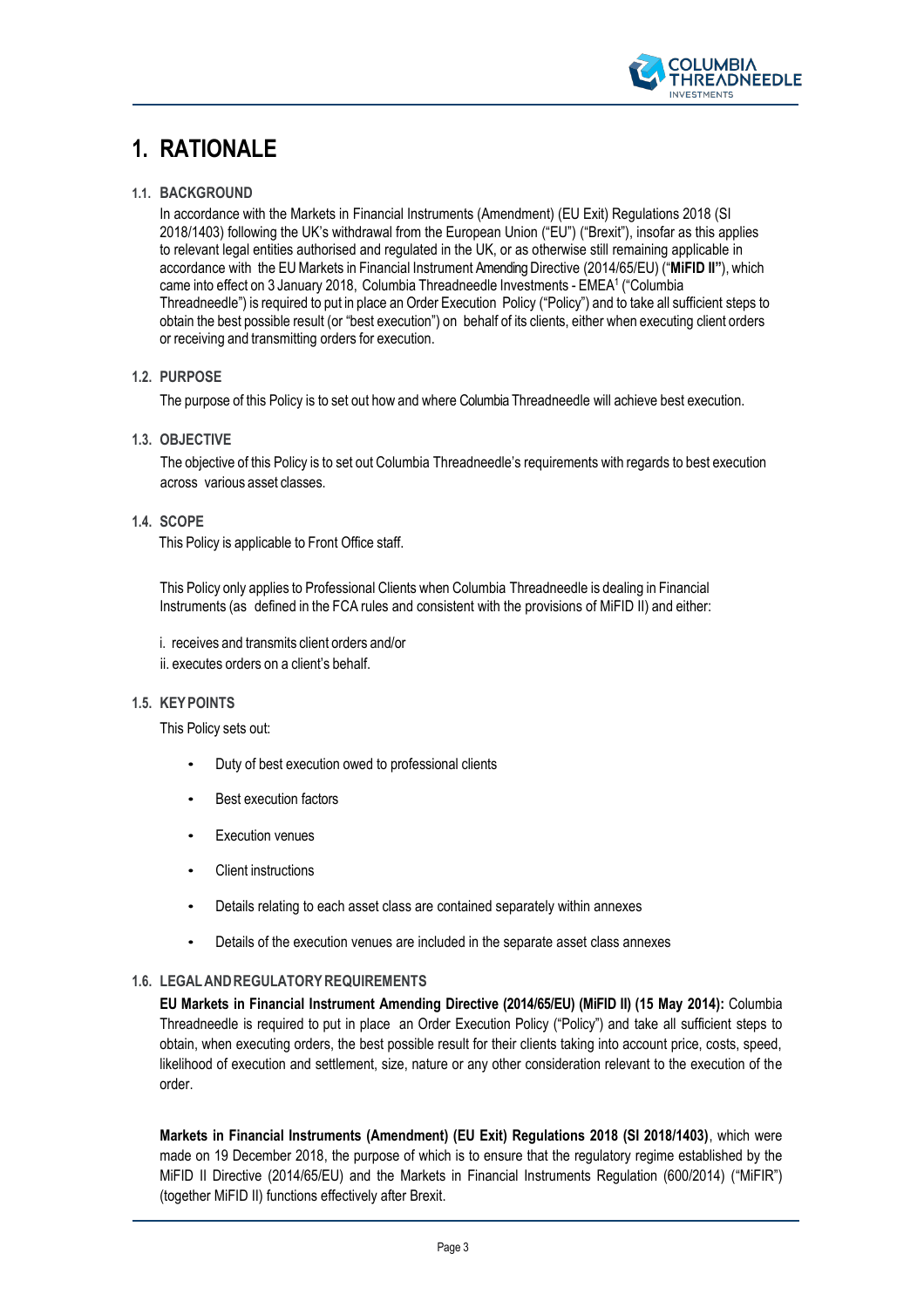

#### **UK FCA Conduct of Business requirements: 11.2 Best Execution COBS11.2A.4(R):**

(1) A firm must take all sufficient steps to obtain, when executing orders, the best possible results for its clients taking into account the execution factors.

(2) The execution factors to be taken into account are price, costs, speed, likelihood of execution and settlement, size, nature or any other consideration relevant to the execution of an order. [Note: article 27(1) of MiFID and article 25(2) of the UCITS implementing Directive].

#### **Luxembourg CSSF Grand-Ducal Regulation of 13 July 2007: Art 52; Best execution criteria.**

(1) This Article sets out the measures that credit institutions and investment firms are required to take to comply with the requirements of Article 37-3(1) and Article 37-5(1) of the amended law of 5 April 1993 on the financial sector.

(2) In order to determine the relative importance of the factors referred to in Article 37-5(1) of the amended law of 5 April 1993 on the financial sector, credit institutions and investment firms, when executing client orders, must take into account the following criteria:

a) the characteristics of the client, including the categorisation of the client as retail or professional;

b) the characteristics of the client order;

c) the characteristics of financial instruments that are the subject of that order;

d) the characteristics of the execution systems to which that order can be directed.

For the purposes of this article and of Article 54, "execution system" means a regulated market, a multilateral trading facility ("MTF"), an organised trading facility ("OTF") a systematic internaliser ("SI"), or a market maker or other liquidity provider or an entity that performs a function similar to any of the foregoing functions in a third country.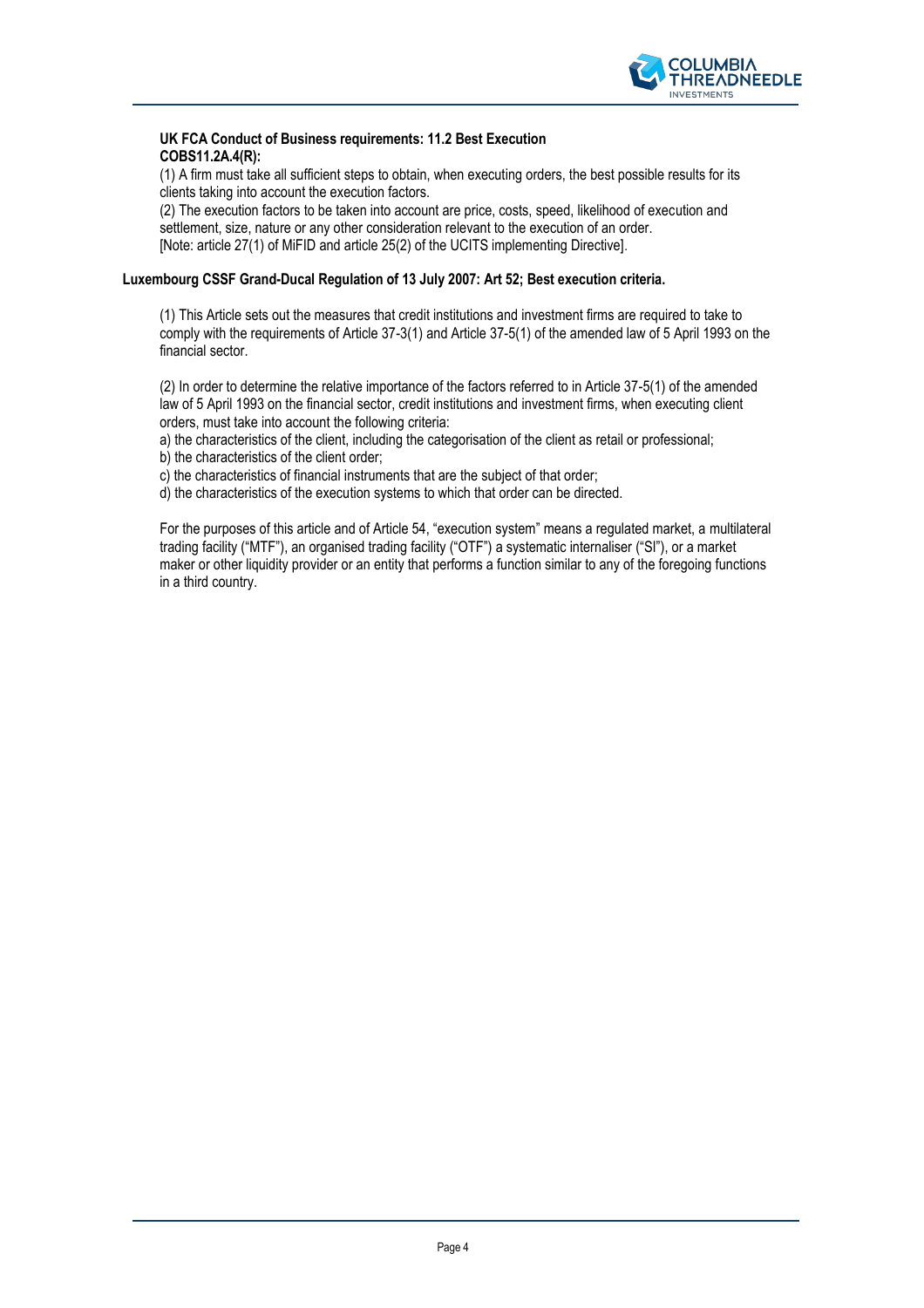

## <span id="page-4-0"></span>**2. POLICYSTATEMENT**

#### <span id="page-4-1"></span>**2.1. GENERAL**

Columbia Threadneedle ultimately retains responsibility in terms of owing its Professional Clients a duty of best execution. However, in many circumstances Columbia Threadneedle (*and its underlying clients*) can gain additional comfort in the knowledge that it too will benefit from the duty of best execution which entities (i.e. *brokers*) will owe when Columbia Threadneedle passes orders to those entities for execution (i.e. transmitting orders for execution).

Where orders are placed with brokers and that entity therefore executes orders "on a client's (Columbia Threadneedle's) behalf", that entity will be judged to be performing a service whereby they either:

- Execute an order by dealing as agent;
- Execute an order by dealing as risk-less principal on behalf of a client (or as matched principal as the case may be); and
- "Work" an order on a client's behalf.

In such instances described above, Columbia Threadneedle will be owed a duty of best execution by the Broker entity. However, in other instances where Columbia Threadneedle "requests for quote", as is usually the case in fixed income markets (i.e. broker acts as principal in the transaction), then entities will generally not owe a duty of best execution to Columbia Threadneedle over such quotes.

#### <span id="page-4-2"></span>**2.2. ROLESANDRESPONSIBILITIES**

| <b>Role (Position Title)</b> | Responsibility                               |
|------------------------------|----------------------------------------------|
| <b>Front Office Dealers</b>  | Must comply with requirements of this Policy |
| <b>Front Office Dealers</b>  | Review of Best Execution arrangements        |
| Compliance                   | Monitoring                                   |

#### <span id="page-4-3"></span>**2.3. EXECUTION FACTORS**

Columbia Threadneedle endeavours to provide all of our clients "best execution" on an equal basis.

The main factors that Columbia Threadneedle may take into consideration with each transaction or group of transactions are typically price, costs, speed, likelihood of execution and settlement, counterparty credit risk, size, nature or any other consideration relevant to the execution of the order. There are also various subfactors within each which will lead to each of the five criteria having a lesser or greater influence over the decisions to achieve the best execution. The extent to which the different factors are relevant to each asset class is provided in the annexes.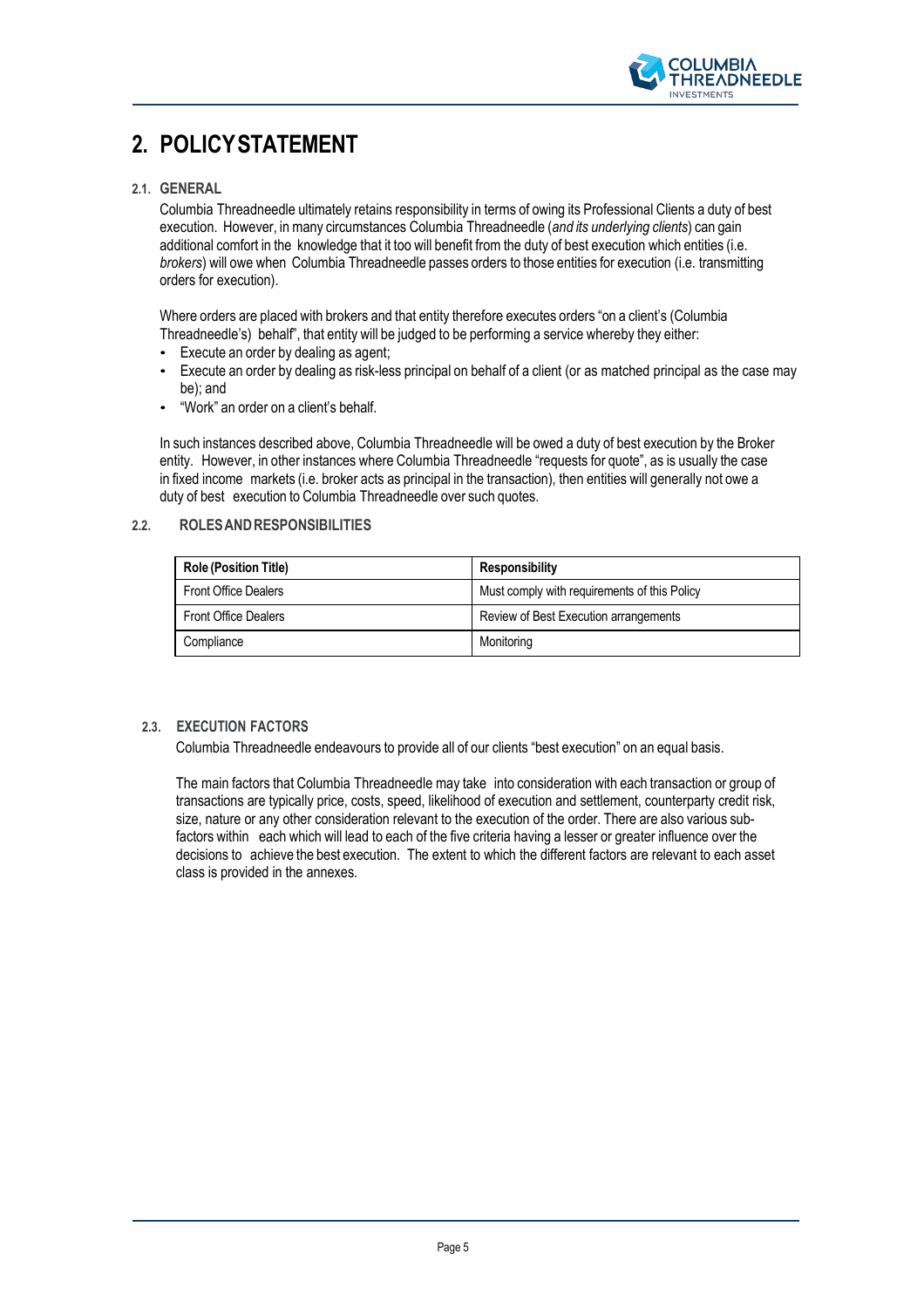

#### <span id="page-5-0"></span>**2.4. EXECUTIONVENUES**

The decision to use which venue or entity is dependent upon the various factors described above.

Our Best Execution Policy includes, for each Financial Instrument in which we execute orders on your behalf, those venues that we consider enable us to obtain on a consistent basis Best Execution. Those possible execution venues include, as appropriate for each product; regulated markets, (MTFs), (OTFs), SIs,market makers, and other liquidity providers.

The details of venues used across asset classes are attached in Appendix 2. We reserve the right to use other execution venues that are not listed, where we deem appropriate in accordance with this Policy and may add or remove any execution venues from this list without notice.

#### **2.5. BESTEXECUTIONMONITORING**

Columbia Threadneedle will utilise a combination of internal and external analysis to facilitate the monitoring of transactions. Columbia Threadneedle seeks to monitor the execution quality obtained but also the quality and appropriateness of their execution arrangements and policies on an ex-ante and ex-post basis using a combination of internal and external analytics and review processes.

#### <span id="page-5-1"></span>**2.6. REVIEW**

Columbia Threadneedle will review its execution policy and procedures on at least an annual basis. Details of material changes to this Policy will be made available to clients and information updated, where applicable, in the relevant asset class annex. This policy and all relevant annexes are available on the Columbia Threadneedle website under the heading 'Legal Documents' within the Literature section.

We also regularly review whether the execution venues we use to execute orders provide the quality of service we require to consistently obtain the best possible result for our clients. We do this using Transaction Cost Analysis to quantify execution quality and identify trends and outliers. We also publish, at least annually, our top five execution venues for each financial instrument in terms of trading volumes and our report on the quality of execution obtained.

We have a robust governance framework in place around order execution processes and outcomes. The relevant governance bodies are responsible for oversight of practices and review of this policy and include representation from the Front Office Assurance and Oversight, Trading and Compliance teams.

#### **2.7. GENERAL TERMSOF ORDER HANDLING**

As we seek to enhance our investment capabilities and services to our clients, we may engage certain of our non-U.K. affiliated companies, of the Ameriprise Financial Inc., Group, around the world to provide dealing services on behalf of the clients of Columbia Threadneedle. We believe that harnessing the collective expertise of Columbia Threadneedle Investments and its affiliates will benefit our clients. By utilising the execution skills and resources of different dealing desks around the world (notably UK, US and Singapore), we are able to be active and engaged in each of the live local markets with a real-time presence in markets around the globe. This global execution model adds value to the portfolio management teams and ultimately our clients.

We are required under MiFID to execute client orders in a prompt and fair manner. We will execute aggregated orders sequentially in accordance with the time of their receipt unless otherwise instructed by the client, the interests of the client require otherwise, or the specifics of the order and the current market conditions make this impracticable. This may involve merging client orders together with those of other Columbia Threadneedle clients and may also include aggregated orders from its affiliates. Columbia Threadneedle believes that overall the effect of aggregation should generally be of benefit to clients, although it remains possible that on occasions, this may work to its disadvantage in relation to a particular order. For example, this may include circumstances whereby trades not aggregated with those of other clients (e.g. because of specific client instruction to execute otherwise) may be executed at different times via a different venue, receive a different price, which may or may not be a more favourable price to those that are aggregated with other clients.

With regard to secondary market trading, initial public offerings (IPOs) and New Issues, we comply with a strict order allocation process in accordance with our internal allocation policy.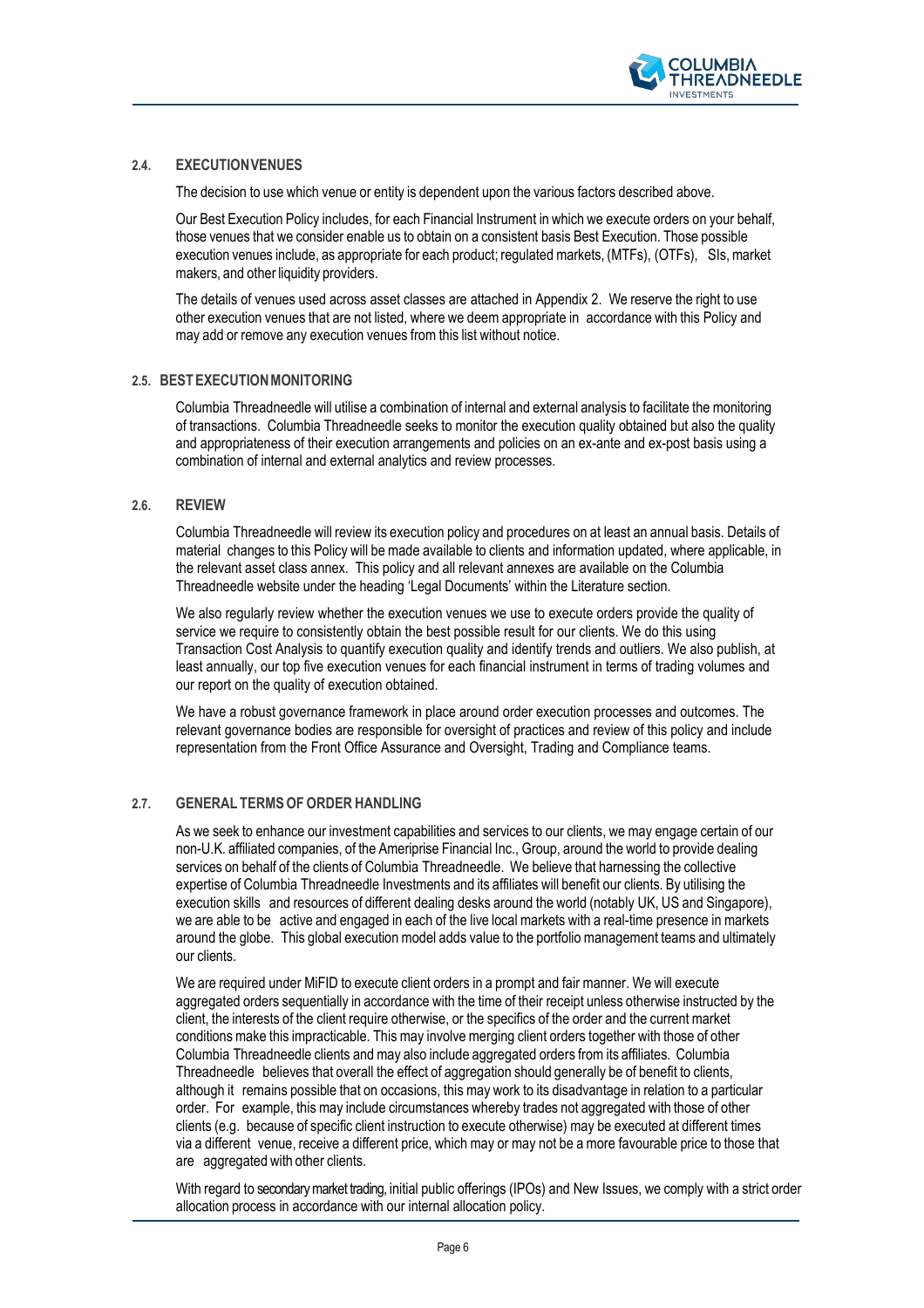

#### **2.8. CROSS TRADIING**

A cross trade is an arrangement whereby a sale order for one Client and a purchase order for another Client is placed with the same broker/venue, with the intention that the sale order is executed with the purchase order at the pre-arranged price. The overriding objective of initiating a cross trade is to achieve best execution. Cross trades can meet the objective of best execution because there is no market impact and they incur minimal administrative fees or commissions. All cross trades, executed by those relevant entities listed to which this policy applies, will be executed on venue where price validation takes place and adhere to any client mandate or regional restrictions.

#### **2.9. SPECIFICCLIENTINSTRUCTIONS**

When a client gives Columbia Threadneedle a specific instruction as to the execution of an order, then that order will generally be executed in accordance with those specific instructions. Clients should therefore be aware that providing specific instructions will override Columbia Threadneedle's obligations to execute client orders in accordance with this Policy.

Similarly, if a client gives a specific instruction for an "Advisory Fund" or an "Advised Execution" fund, this instruction may prevent us from obtaining the best possible result in accordance with our Policy.

Where Columbia Threadneedle gives a specific instruction to an entity as to the execution of an order (for example, Direct Market Access (DMA) equity orders submitted via an electronic system), that order would be carried out by that entity (or broker) in accordance with the specific instructions and may not therefore follow the process indicated in the entity's own Policy. In such situations, Columbia Threadneedle will be solely responsible for providing best execution to its own clients, and as a client of the Broker entity providing DMA may not have the benefit of those regulatory protections owed to it by that entity.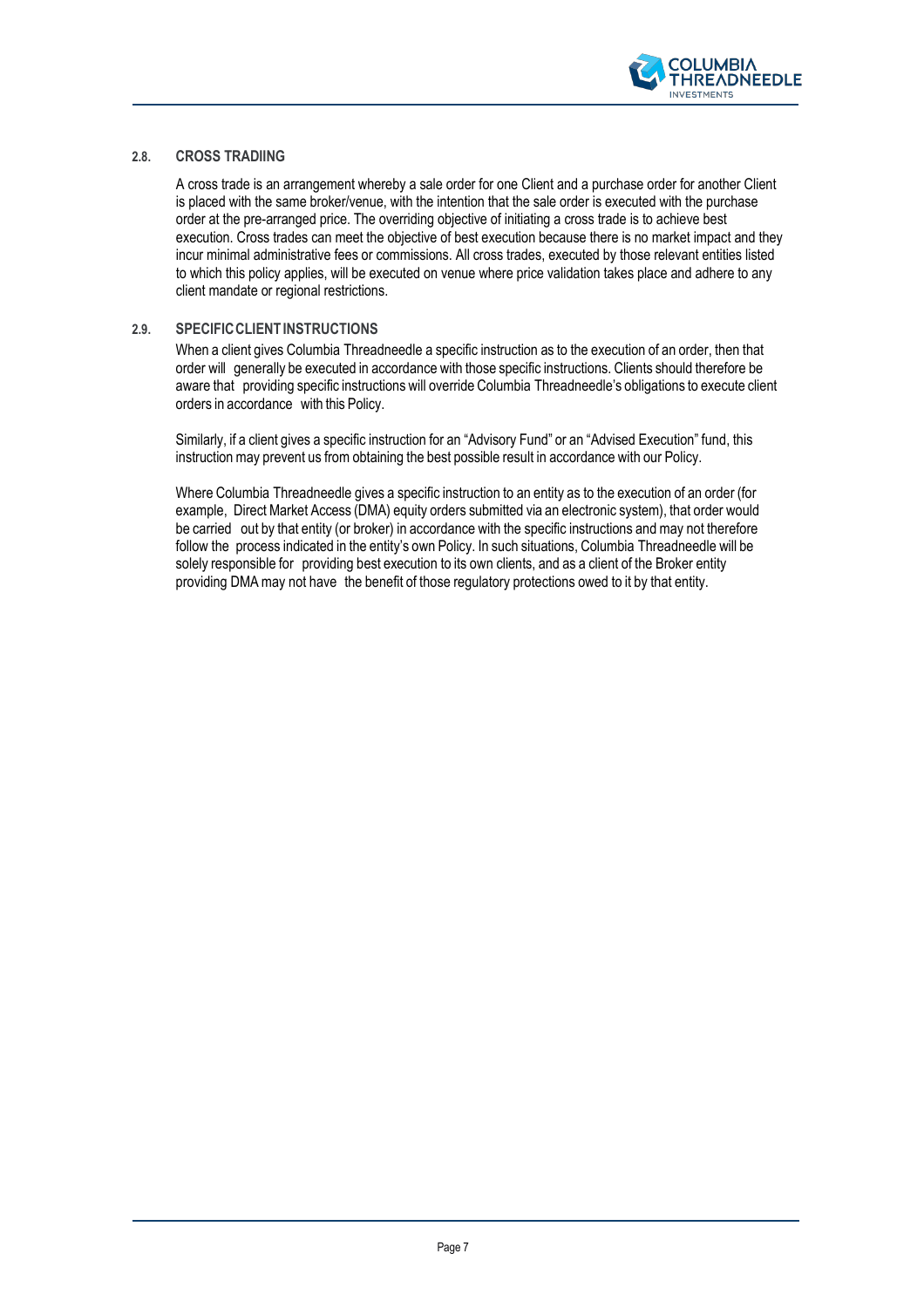

### <span id="page-7-0"></span>**3. APPENDIX1**

#### **Definitions**

**Advised Execution –** means a non-discretionary arrangement between the firm and its client to effect executions upon instruction from the client following the provision of reactive advice given to that client.

**Advisory Fund –** means a non-discretionary portfolio whereby advice is provided to the client by the firm and from which the client retains responsibility for choosing whether or not to accept the advice given.

**Execution Venue/Entity -** means a Regulated Market (RM), a Multilateral Trading Facility (MTF), an Organised Trading Facility (OTF), a Systematic Internaliser (SI) or a market maker, or another liquidity provider or an entity that performs a similar function.

**Financial Instruments –** includes:

- i. transferablesecurities;
- ii. money-market instruments;
- iii. units in collective investment schemes;

iv. options, futures, forwards, swaps, forward rate agreements and any other derivative contracts relating to securities

- v. derivative instruments for the transfer of credit risk;
- vi. financial contracts for differences.

Note: Financial instruments do not include spot transactions, or loans and certain commodities.

**MiFID -** means the Directive 2004/39/EC of the European Parliament and the Council of 21 April 2004 on Markets in Financial Instruments Directive and any implementing directives and regulations.

**MiFID II** - means the Directive 2014/65/EU of the European Parliament and the Council of 15 May 2014 on markets in financial instruments and amending Directive 2002/92/EC and Directive 2011/61/EU (recast).

**MiFIR** – means the Regulation (EU) No 600/2014 of the European Parliament and the Council of 15 May 2014 on markets in financial instruments and amending Regulation (EU) No 648/2012.

**MTF** (Multilateral Trading Facility) – means a system operated by an investment firm or a market operator, which brings together multiple third-party buying and selling interests in Financial Instruments, in the system and in accordance with non-discretionary rules, in a way that results in contract in accordance with the provisions of Title II of MiFID.

**OTF (Organised Trading Facility)** – means a multilateral system which is not a regulated market or an MTF and in which multiple third-party buying and selling interests in bonds, structured finance products, emission allowances or derivatives are able to interact in the system in a way that results in a contract in accordance with Title II of MiFID.

**Professional Client –** means a client meeting the criteria laid down in Annex II of MiFID.

**RM (Regulated Market)** - means a multilateral system operated and/or managed by a market operator which brings together multiple third party buying and selling interests in Financial Instruments in the system and in accordance with non-discretionary rules, in a way that results in contract, in respect of the Financial Instruments admitted to trading under its rules and/or systems and which is authorised and functions regularly in accordance with the provisions of Title II of MiFID.

**SI (Systematic Internaliser)** – means an investment firm which, on an organised, frequent, systematic and substantial basis, deals on own account when executing client orders outside a regulated market, an MTF or an OTF.

**Trading Venue** – means a regulated market, an MTF or an OTF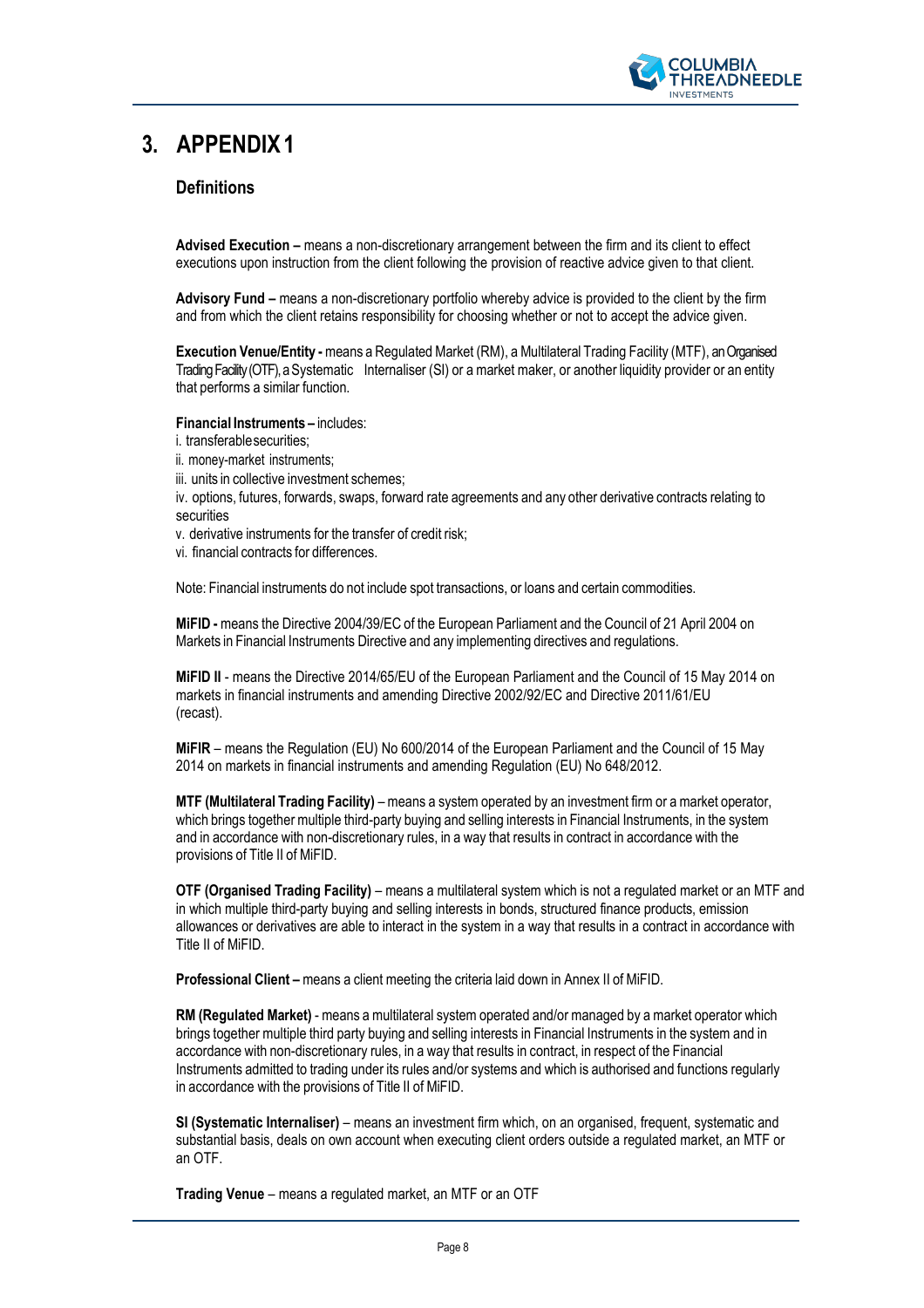

### **APPENDIX2**

**List of venues that firms may place significant reliance on in meeting their best execution obligations:**

Abbey National Treasury Services plc ABG Sundal Collier ASA ABN Amro Bank NV Absa Bank Limited ADM Investor Services, Inc Alamo Capital AllianceBernstein Holding L.P. Amherst Pierpoint Securities LLC ANZ Securities, Inc Arbor Research & Trading UK Limited Arbor Research & Trading, LLC Arden Partners Plc Asian Development Bank Atlantic Equities LLP Auerbach Grayson and Company LLC Aurel BCG Australia & New Zealand Banking Group Limited Avior Capital Markets International Limited BBVA Securities Inc B. C. Ziegler and Company B. Riley Securities, Inc Baader Helvea Inc Banco Santander SA Bank Degroof Petercam SA Bank of America Corporation Bank of America Merrill Lynch International Designated Activity Company Bank of America NA Bank of America Na, Shanghai Bank of Montreal Bank of New York Mellon Corporation Bank of New York Mellon SA/NV Banque Lombard Odier & Cie SA Barclays Bank plc Barclay's Capital Inc Barclays Capital Securities Ltd BB&T Securities LLC BCP Securities LLC Benchmark Securities, LLC Bernstein Autonomous LLP BGC Brokers LP Bloomberg Tradebook Europe Ltd Bloomberg Trading Facility Limited (BMTF) BMO Capital Markets Corp. BMO Capital Markets Ltd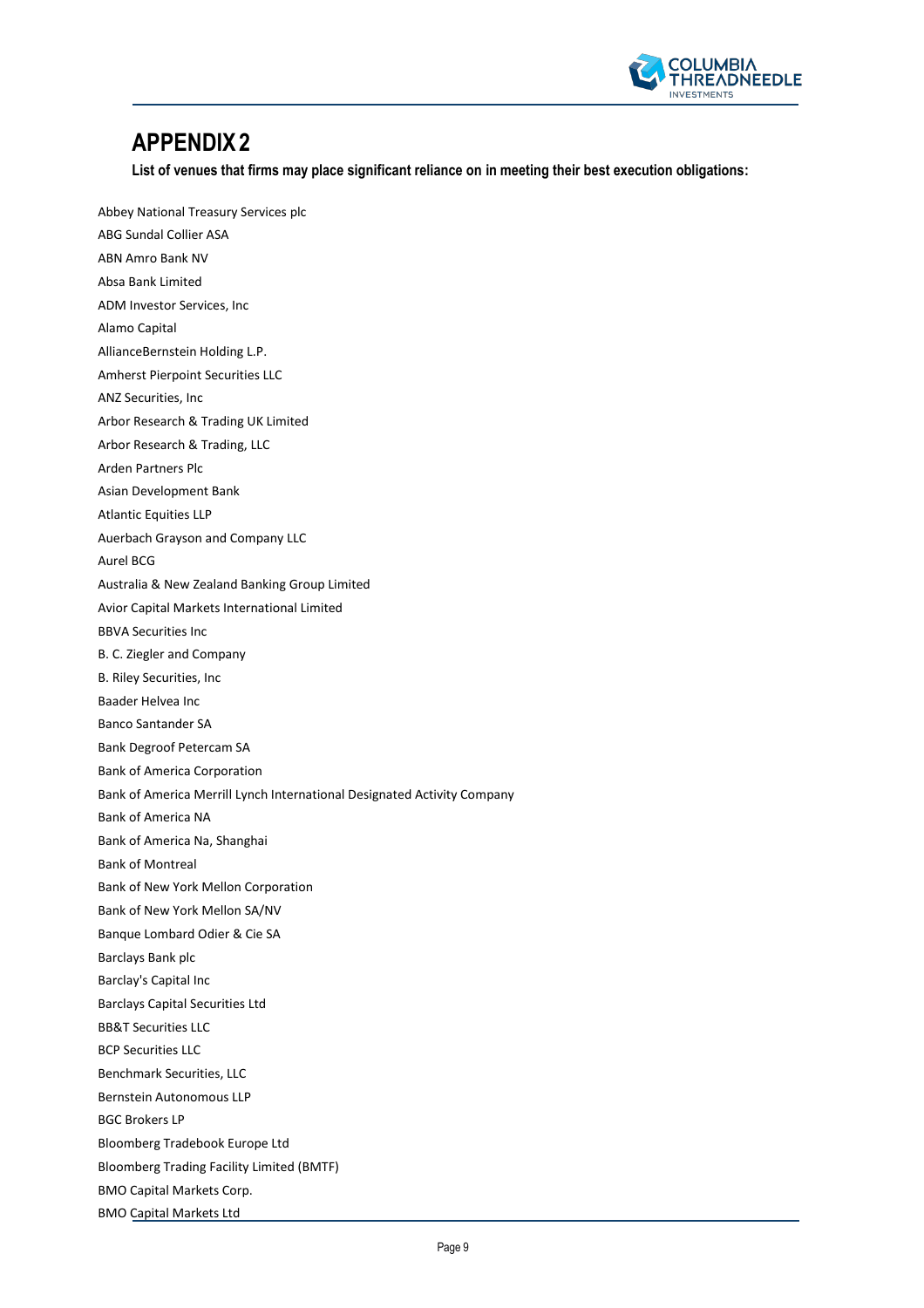

BNP Paribas Arbitrage BNP Paribas (China) Limited BNP Paribas Commodity Futures Limited BNP Paribas Equities France SA BNP Paribas SA BNP Securities Asia Ltd BNP Paribas Securities Corp BNP Paribas Securities Services BNY Mellon Capital Markets, LLC BOCI Securities Ltd Boenning & Scattergood, Inc BofA Securities, Inc. BOK Financial Securities, Inc. Bradesco Securities, Inc Brean Capital, LLC. Bred Banque Populaire SAC Bred Banque Populaire SAC Brownstone Investment Group, LLC BTG Pactual US Capital, LLC BTIG Limited BTIG, LLC C.L. King & Associates, Inc. Cabrera Capital Markets, LLC Caixabank SA Cambridge International Securities Inc Canaccord Genuity Limited Canaccord Genuity LLC Canadian Imperial Bank of Commerce (CIBC) Cantor Fitzgerald & Co Cantor Fitzgerald Europe Carnegie Investment Bank AB Cenkos Securities Plc China International Capital Corporation Ltd China International Capital Corporation Hong Kong Securities Limited CICC US Securities, Inc CIMB Bank Bhd Citadel Securities LLC Citibank NA Citibank (China) Co., Ltd Citigroup Inc Citigroup Global Markets Inc Citigroup Global Markets Limited Citizens Bank, NA CLSA (UK) CLSA Americas, LLC CLSA Limited CLSA Singapore Pte Ltd Columbia Management Investment Advisers LLC (an affiliated investment management entity)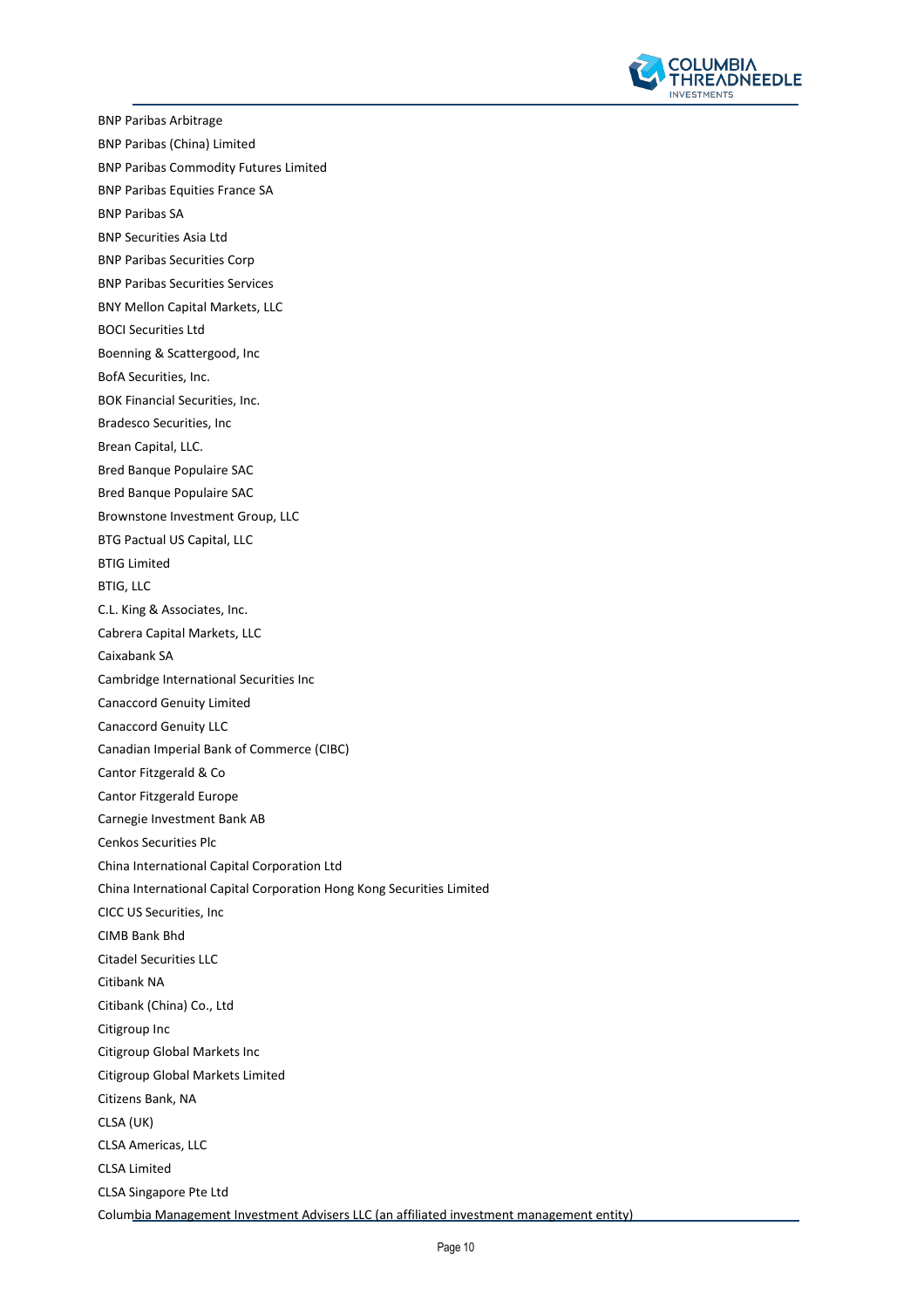

Commerzbank AG

Commerz Markets LLC

Commonwealth Australia Securities LLC

Commonwealth Bank of Australia

Tradition London Clearing Limited

Cooperatieve Rabobank U.A.

Cowen Execution Services Limited

Cowan International Limited

Cowen & Company, LLC

Craig-Hallum Capital Group LLC

Credit Agricole Corporate & Investment Bank

Credit Agricole SA

Credit Agricole Securities (USA) Inc

Credit Suisse AG

Credit Suisse AG, New York Branch

Credit Suisse (Brasil) SA Corretora

Credit Suisse International

Credit Suisse Securities (Europe) Limited

Credit Suisse Securities (USA) LLC

CSI Global Markets Ltd

D.A. Davidson & Co

Daiwa Capital Markets America Inc

Daiwa Capital Markets Europe Limited

Danske Bank A/S

Davenport & Company LLC

Davy Securities Limited

DBS Bank Ltd

DBS Bank (China) Limited

Deutsche Bank AG

Deutsche Bank Securities Inc.

DNB Bank ASA

DNB Markets, Inc.

Duncan-Williams, Inc

DZ Bank AG Deutsche Zentral-Genossenschaftsbank AG

Evercore Group LLC

Exane Ltd

Exane, Inc

Exane SA

Federal Reserve Bank of New York

FHN Financial Securities Corp.

Fidelity Capital Markets (a division of National Financial Services, LLC)

Fidentiis Equities Sociedad de Valores S.A.

Fifth Third Securities, Inc

Financial Brokerage Group

FinnCap Limited

First Abu Dhabi Bank PJCS

Flow Traders BV

FX Alliance Limited (FXAll)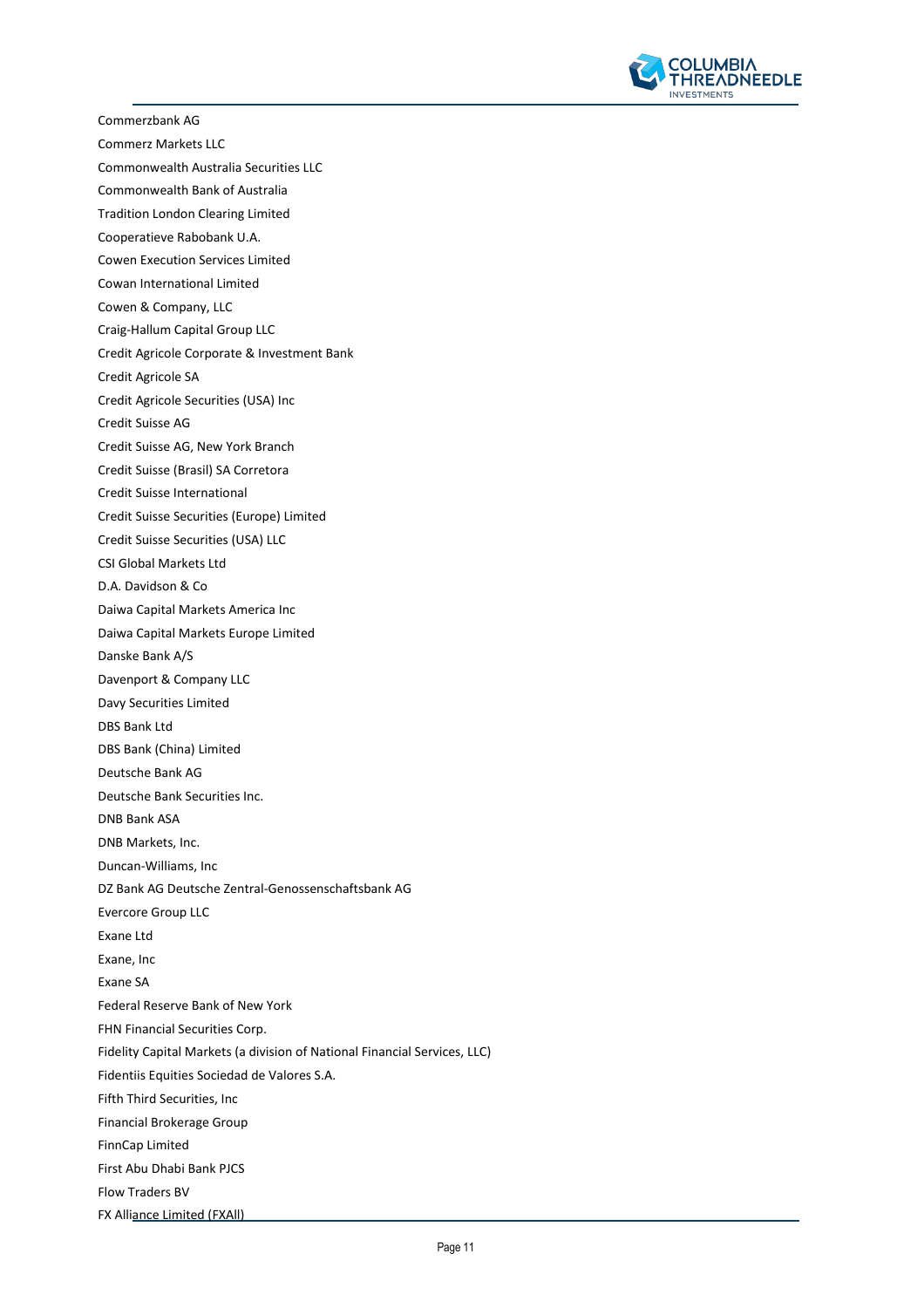

GMS Group, L.L.C (The) Goldman Sachs Execution & Clearing, L.P. Goldman Sachs Group, Inc. Goldman Sachs International Goldman, Sachs & Co. LLC Goldman, Sachs Bank USA Goodbody Stockbrokers UC Guggenheim Securities, LLC HaiTong International Securities Company Ltd Hauck & Aufhaeuser Privatbankiers KGaA Headlands Tech Global Markets, LLC Herbert J. Sims & Co., Inc. Hilltop Securities Inc. HSBC Bank (China) Co., Ltd. HSBC Bank plc HSBC Bank USA, NA HSBC Holdings, Plc HSBC Securities (USA) Inc Ho Chi Minh Securities Corporation Huntington Securities, Inc. ICAP Securities Ltd ICAP Plc ICBC Standard Bank plc ICICI Securities Primary Dealership Limited Ichiyoshi Securities Co., Ltd. IIFL Securities Ltd' Imperial Capital LLC ING Bank NV ING Financial Markets LLC Instinet Europe Limited Instinet, LLC Intesa Sanpaolo S.p.A. Investec Bank plc Investment Technology Group Limited Itau BBA International Plc Itau BBA USA Securities Inc J&E Davy Jane Street Execution Services, LLC Jane Street Financial Limited Jane Street Hong Kong Limited Janney Montgomery Scott LLC Jefferies International Limited Jefferies LLC JMP Securities LLC Joh, Berenberg, Gossler & Co. KG (Berenberg Bank) JonesTrading Institutional Services LLC JonesTrading International JP Morgan Chase & Co.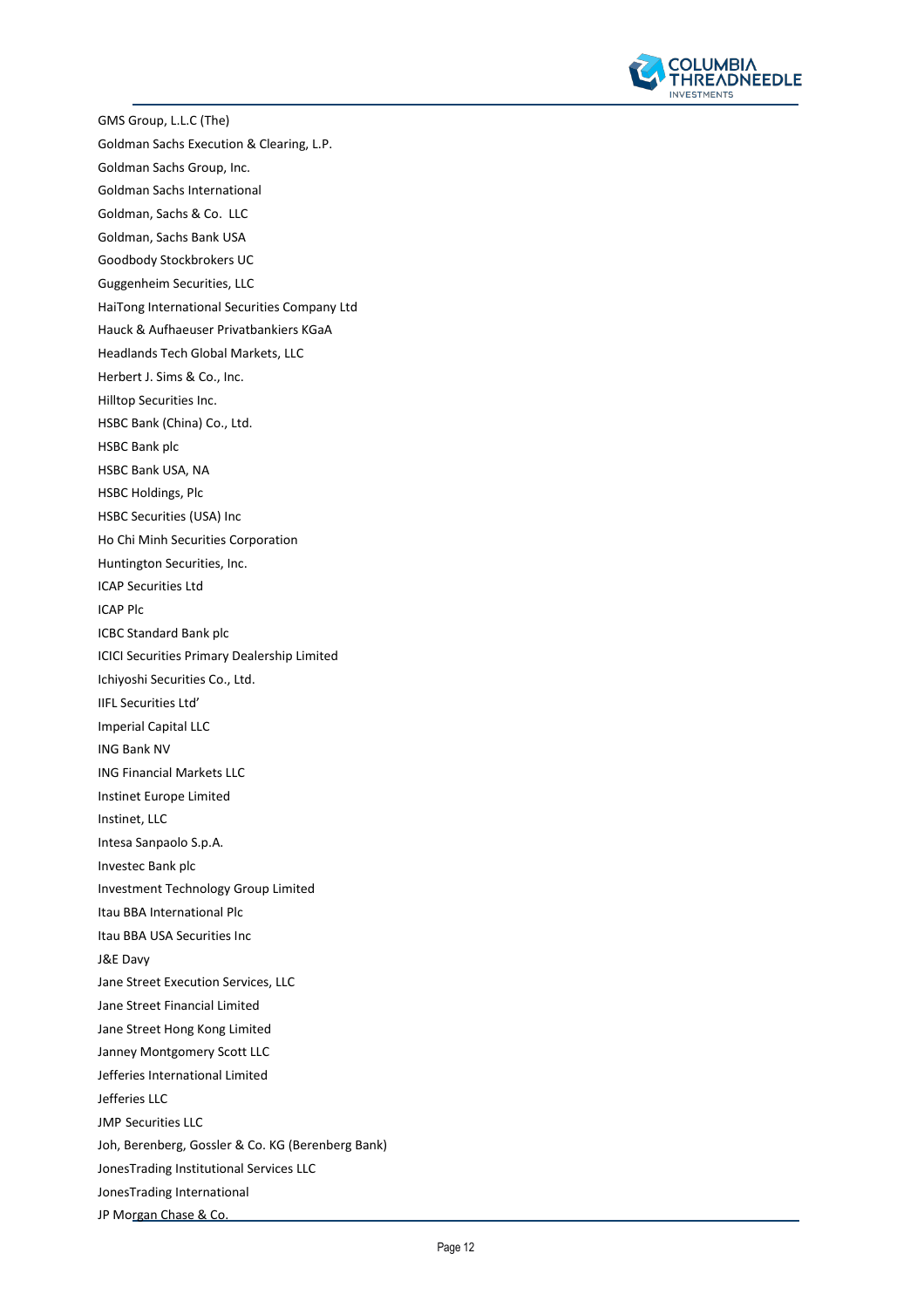

JP Morgan Chase Bank (China) Company Limited JP Morgan Chase Bank NA JP Morgan Securities Plc J.V.B. Financial Group, LLC KBC Securities NV Keefe, Bruyette and Woods, Inc Kepler Cheuvreux SA Keybanc Capital Markets Inc. 'King & Shaxson Ltd Korea Investments & Securities Co., Ltd. Kotak Securities Lancaster Pollard & Co., LLC Landesbank Hessen-Thüringen Girozentrale Liberum Capital Ltd Liquidity Finance LLP Liquidnet Europe Limited Liquidnet, Inc. Lloyds Bank Corporate Markets Plc Lloyds Bank plc Lloyds Securities Inc. Loop Capital Markets LLC Luminex Trading & Analytics LLC Macquarie Bank Ltd Macquarie Capital (USA) Inc. Macquarie Capital (Europe) Limited Macquarie Securities (Australia) Limited MainFirst Bank AG Marex Financial Limited 'Marex North America LLC - RCG Division MarketAxess Capital Limited MarketAxess Corporation Maybank Kim Eng Securities Pte. Ltd Mediobanca- Banca di Credito Finanziario S.p.A Merrill Lynch Capital Services Inc. Merrill Lynch International Limited Mesirow Financial, Inc. Middlegate Securities Ltd. Millennium Advisors, LLC Millennium Europe Limited Mirabaud Securities Limited Mirae Asset Daewoo Co Ltd Mirae Asset Securities (USA) Inc. Mitsubishi UFJ Trust International Limited Mizuho Bank (China), Ltd. Mizuho International Plc Mizuho Securities Co Ltd Mizuho Securities USA LLC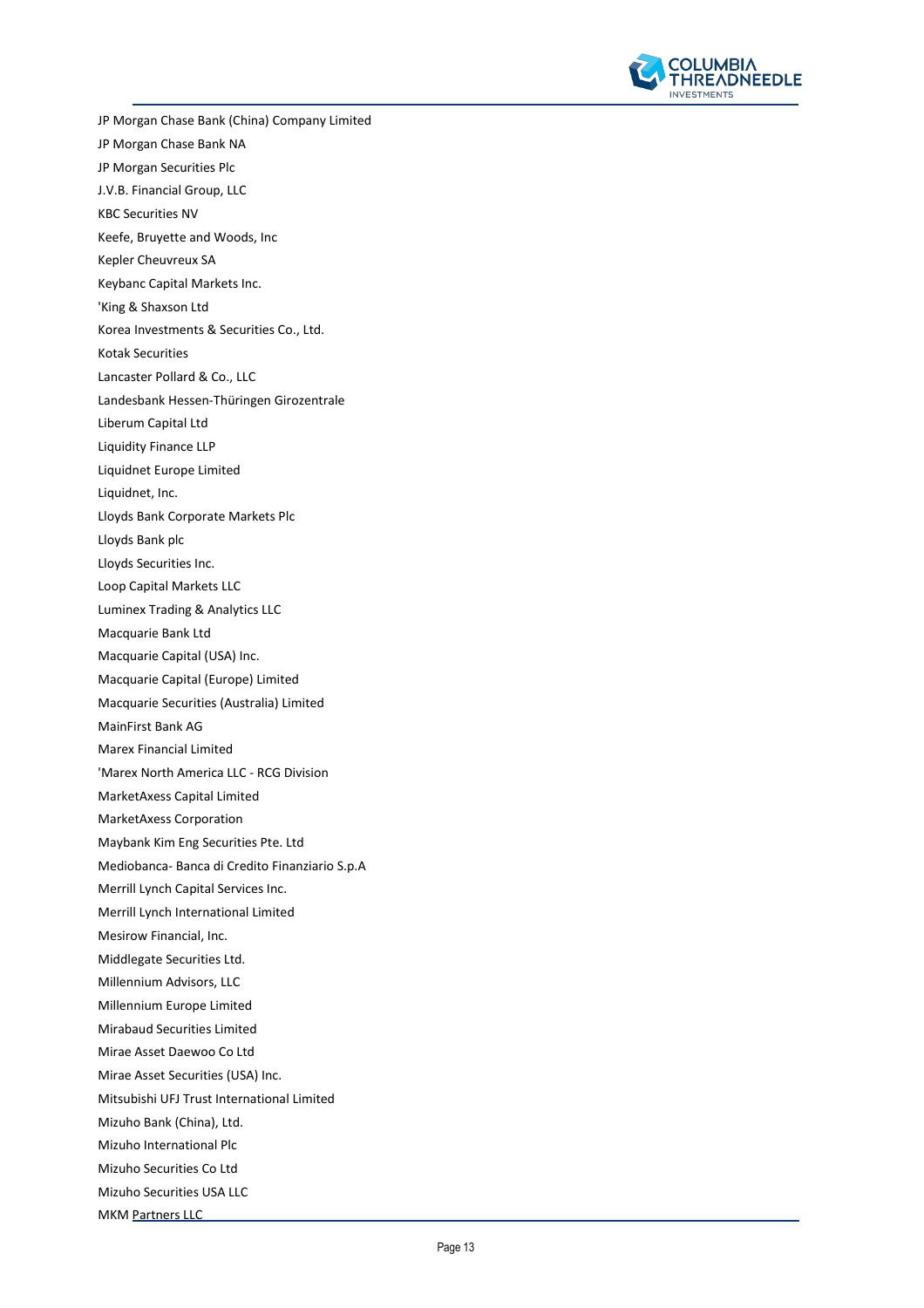

Morgan Stanley & Co International plc Morgan Stanley & Co., LLC Morgan Stanley Capital Services LLC Motilal Oswal Financial Services Ltd MUFG Securities Americas Inc. MUFG Securities EMEA Plc NatAlliance Securities, LLC National Australia Bank Ltd National Bank Financial Inc. National Bank of Canada Financial Inc. Natixis SA NatWest Markets Plc NatWest Markets Securities Inc. Needham & Company, LLC NH Investment & Securities Co., Ltd Nomura International plc Nomura Securities International, Inc. Nordea Bank AB Northland Securities, Inc. Northern Trust Company/The Northern Trust Corporation/The Northern Trust Global Services Plc/The Nplus 1 Singer Capital Markets Limited Numis Securities Ltd NW Capital Markets Inc. Oddo BHF New York Corporation Oddo BHF SCA Oppenheimer & Co Inc Oppenheimer Europe Ltd Panmure Gordon (UK) Ltd Peel Hunt LLP Performance Trust Capital Partners, LLC Pershing LLC Piper Sandler & Co PNC Capital Markets LLC Raymond James & Associates Inc Raymond James Financial International Limited RBC Capital Markets LLC RBC Dominion Securities Inc RBC Europe Ltd Redburn (Europe) Limited Robert W. Baird & Co. Incorporated Roosevelt & Cross, Incorporated R. Seelaus & Co., LLC Royal Bank of Canada/The Royal Bank of Scotland PLC/The Wallich & Mathies BV Clarksons Platou Securities As (formerly RS Platou Markets AS)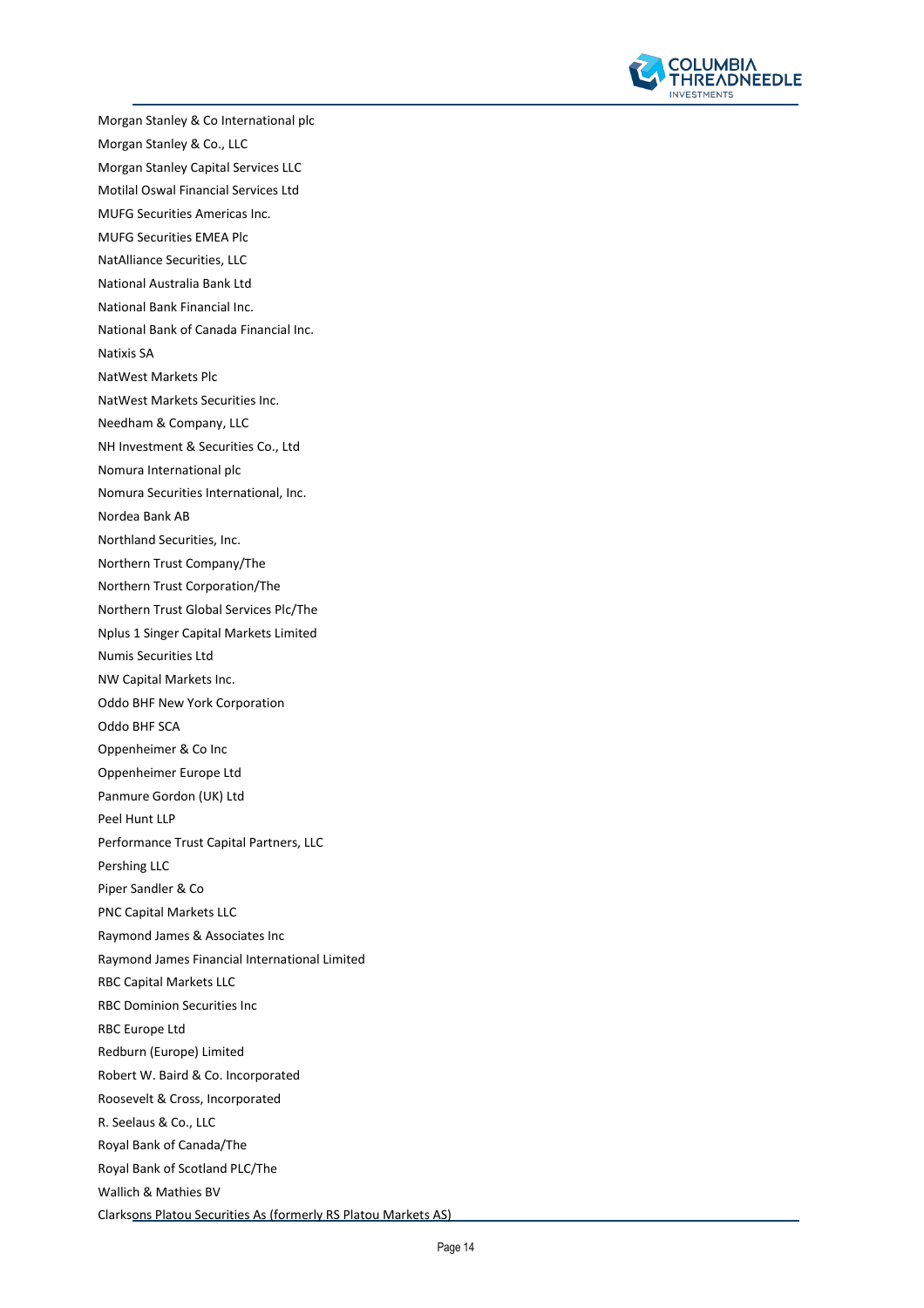

Samco Capital Markets, Inc. Samsung Securities (America) Ltd Samuel A. Ramirez & Company, Inc. Sanford C Bernstein & Co LLC Sanford C. Bernstein Limited Santander Investment Securities Inc. Scotia Capital (USA) Inc. Scotiabank (The Bank of Nova Scotia) Scotiabank Europe Ltd Seaport Global Securities LLC Seaport Group Europe LLP/The SG Americas Securities, LLC Shore Capital Stockbrokers Limited SIB (Cyprus) Limited Siebert Williams Shank & Co., L.L.C. Skandinaviska Enskilda Banken AB SMBC Bank International Plc SMBC Nikko Capital Markets Ltd SMBC Nikko Securities America Inc Societe Generale Societe Generale International Limited Standard Chartered Bank Plc Standard Chartered Bank (China) Limited State Street Bank & Trust Company State Street Corp State Street Global Markets, LLC Stephens Inc. Stern Brothers & Co. Stifel Nicolaus Europe Ltd Stifel, Nicolaus & Company, Incorporated StoneX Financial,Inc. Sumitomo Mitsui Financial Group, In SumRidge Partners, LLC Susquehanna Financial Group, LLP SVB Leerink LLC Svenska Handelsbanken AB SWBC Investment Services, LLC TD Securities Inc TD Securities (USA), LLC Threadneedle Investments Singapore (Pte.) Limited (an affiliated investment management entity) Toronto-Dominion Bank/The TPCG Financial Services Agente De Valores SA Tradeweb Direct LLC Tradeweb Europe Limited Tradeweb Execution Services limited Tradition London Clearing Limited Truist Securities, Inc.

U.S. Bancorp Investments, Inc.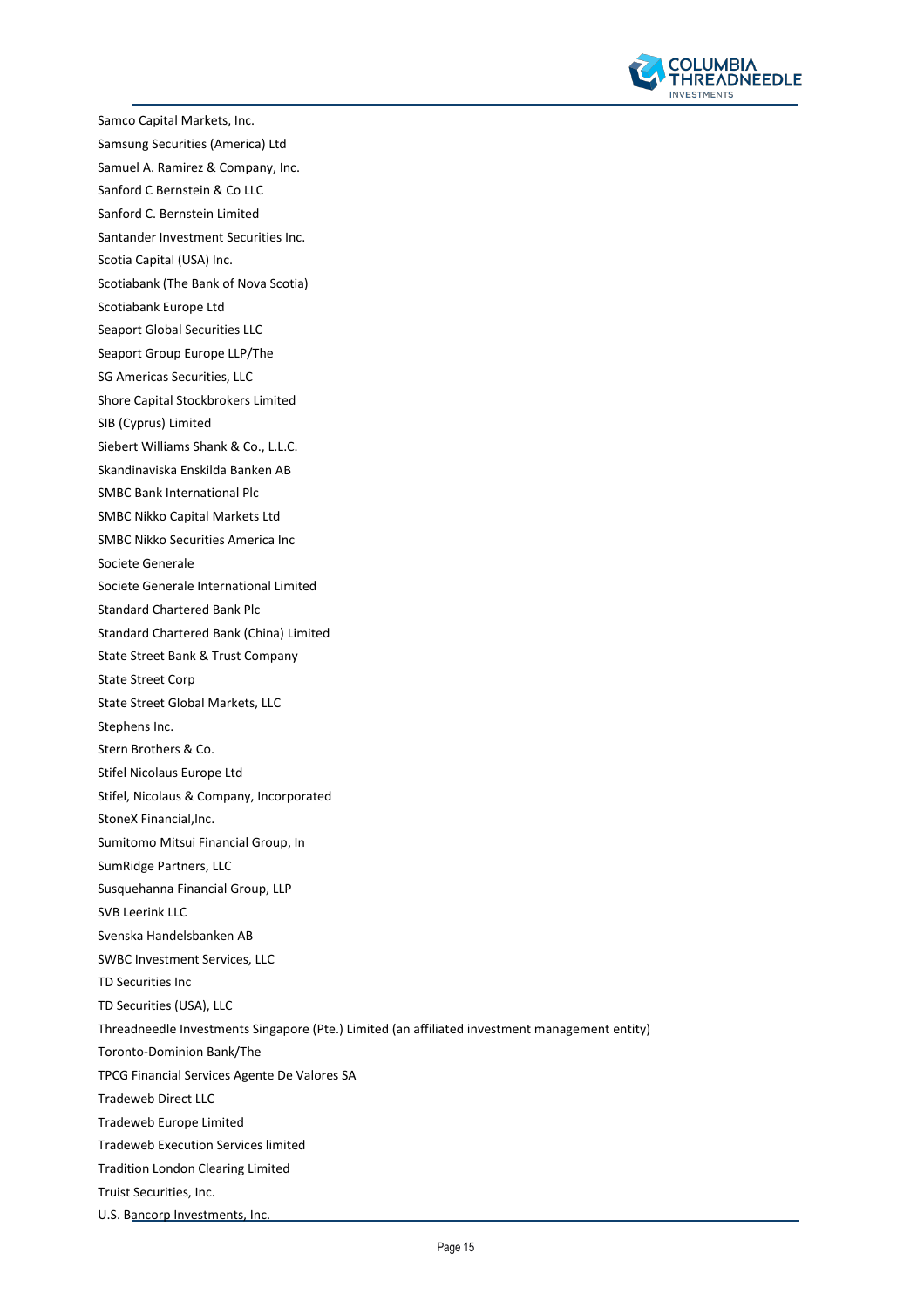

UBS AG

UBS AG, London Branch

UBS Group AG

UBS Financial Services, Inc

UBS Securities Limited

UBS Securities LLC

Uhlmann Price Securities, LLC

UMB Bank, National Association

UniCredit Bank AG

UniCredit SpA

United Capital Markets, Inc.

UOB Kay Hian (U.S.) Inc.

Van Lanschot Kempen N.V.

Viet Capital Securities JSC

Vining-Sparks IBG, Limited Partnership

Virtu Americas LLC

Virtu Financial Ireland Ltd

Virtu ITG Europe Limited

Virtu ITG HK Limited

Wedbush Securities Inc.

Wells Fargo Bank NA

Wells Fargo Securities International Limited

Wells Fargo, LLC

Wells Fargo Securities, LLC

Westpac Banking Corp

William Blair & Company L.L.C.

William Blair International Ltd

Winterflood Securities Limited

Yuanta Securities Co., Ltd. Zions Bancorporation, N.A.